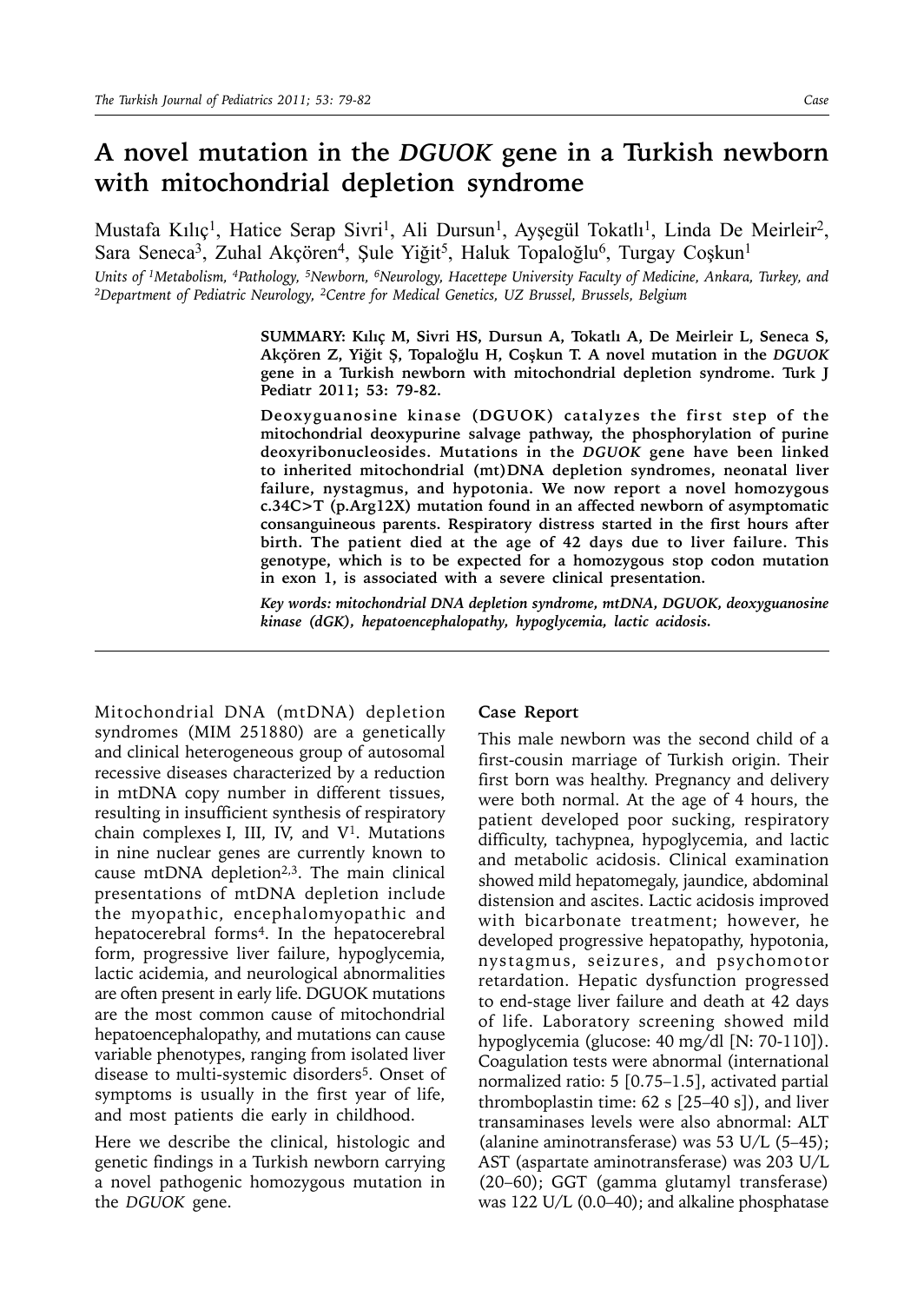was 310 U/L (91–375). Total bilirubin was 7 mg/dl (0.0–1.0) and direct bilirubin was 4 mg/dl (0.0–0.6). Serum lactate levels were high, up to 200 mg/dl (reference level  $\langle 18 \text{ mg/dl} \rangle$ . Serum α-fetoprotein levels were elevated (9983– 7962 ng/ml [N: <7 ng/ml]). Blood ammonia was mildly elevated, on one occasion (138/58  $\mu$ g/dl [N: 20-120]). Ferritin was elevated (2522 mg/dl [N: 30–400]). Tandem mass spectroscopy revealed significantly raised tyrosine, alanine and glycine. Plasma amino acids showed marked elevations of tyrosine and alanine. Urine organic acid revealed multiple organic acid elevations including: lactic acid, pyruvic acid and para-hydroxy compounds. Abdominal ultrasonography revealed a diffuse ascites. Hepatobiliary scintigraphy revealed decreased hepatocellular uptake. Diagnostic evaluation showed negative serology for hepatitis viruses. Transferrin isoelectric focusing was normal. Cardiologic examination showed patent ductus arteriosus and pulmonary hypertension. Brain magnetic resonance imaging (MRI) and electroencephalography were normal. Brain MR spectroscopy revealed an increased lactate peak. Muscle biopsy microscopy results were nonspecific. Respiratory chain complexes were not studied. Liver function continued to deteriorate, and the patient required regular fresh frozen plasma transfusions. The liver failure progressed in spite of supportive therapy with ursodeoxycholic acid and vitamin K1. Postmortem liver tissue revealed severe hepatocellular damage, cholestasis and fibrosis (Fig. 1).

DNA isolated from leukocytes was used to amplify the coding exons of several genes involved in the mtDNA depletion syndromes by automated sequencing using BigDye Terminator Cycle Sequencing techniques. Sequence analysis of the exons and flanking introns of the *MPV17* and *TWINKLE* genes showed no pathogenic mutations. However, sequence analysis of the *DGUOK* gene (RefSeq NM\_080916.1) revealed a novel homozygous c.34C>T mutation in exon 1 that results in a frameshift with a premature stop codon (p.Arg12X). Both parents were heterozygous for this mutation. No liver or muscle tissue was available for mtDNA depletion studies.

## **Discussion**

MtDNA depletion resulting in liver failure has been associated with bi-allelic mutations

in four nuclear genes [*POLG*, *DGUOK*, *MPV17*, *C10orf2* (*TWINKLE*)]4. Identification of the specific deficiency carries important prognostic information4. The major supply of deoxynucleotides for mtDNA biosynthesis depends on salvage pathways for dNTP generation. DGUOK is responsible for the ratelimiting first step of the salvage biosynthesis of purine deoxynucleotides that is necessary for the maintenance of mitochondrial deoxynucleotide pools6. Patients with deoxyguanosine kinase (dGK) deficiency typically present with liver dysfunction at birth or infancy, with or without neurological impairment, and most patients die before 4 years of age of liver failure3. More than 80 affected patients from nearly 50 families with DGUOK mutations have been reported previously<sup>1-15</sup>. Mutations located in different parts of the protein apparently have different phenotypic effects<sup>3</sup>. We found a novel homozygous c.34C>T (p.Arg12X) mutation in our patient. To our knowledge, this mutation has not been identified previously7. Freisinger et al.<sup>1</sup> reported a c.599A  $>$ G (Q170R) mutation in a Turkish infant. There is no other reported Turkish case. This case is the first report of mtDNA depletion syndrome in the *DGUOK* gene from Turkey. Thus, we do not know whether this mutation is the common cause of mtDNA depletion in Turkey. The variable age of onset of liver disease is clinically indistinguishable in the spectrum of DGUOK mutations. The residual dGK activity seems to play a crucial role in disease progression  $16$ . Patients who completely lacked dGK activity suffered from an early onset of the disease and died early in infancy16.

We found hypoglycemia, coagulopathy, cholestasis, cytolysis (with significant elevations in ALT, AST and GGT), hyperferritinemia, and lactic acidosis with an elevated L/P ratio. In addition to signs of liver failure, hypotonia and nystagmus were also seen. Because of liver failure, hypoglycemia and hyperferritinemia neonatal hemochromatosis was considered in the differential diagnosis, but it was excluded on the ground of abdominal MRI findings. Congenital glycosylation disorders of defect were also considered as a possible diagnosis because of liver failure and coagulopathy, but transferrin isoelectric focusing did not support this diagnosis. Galactosemia, tyrosinemia type I and infections were excluded before the confirmation of the mtDNA depletion syndrome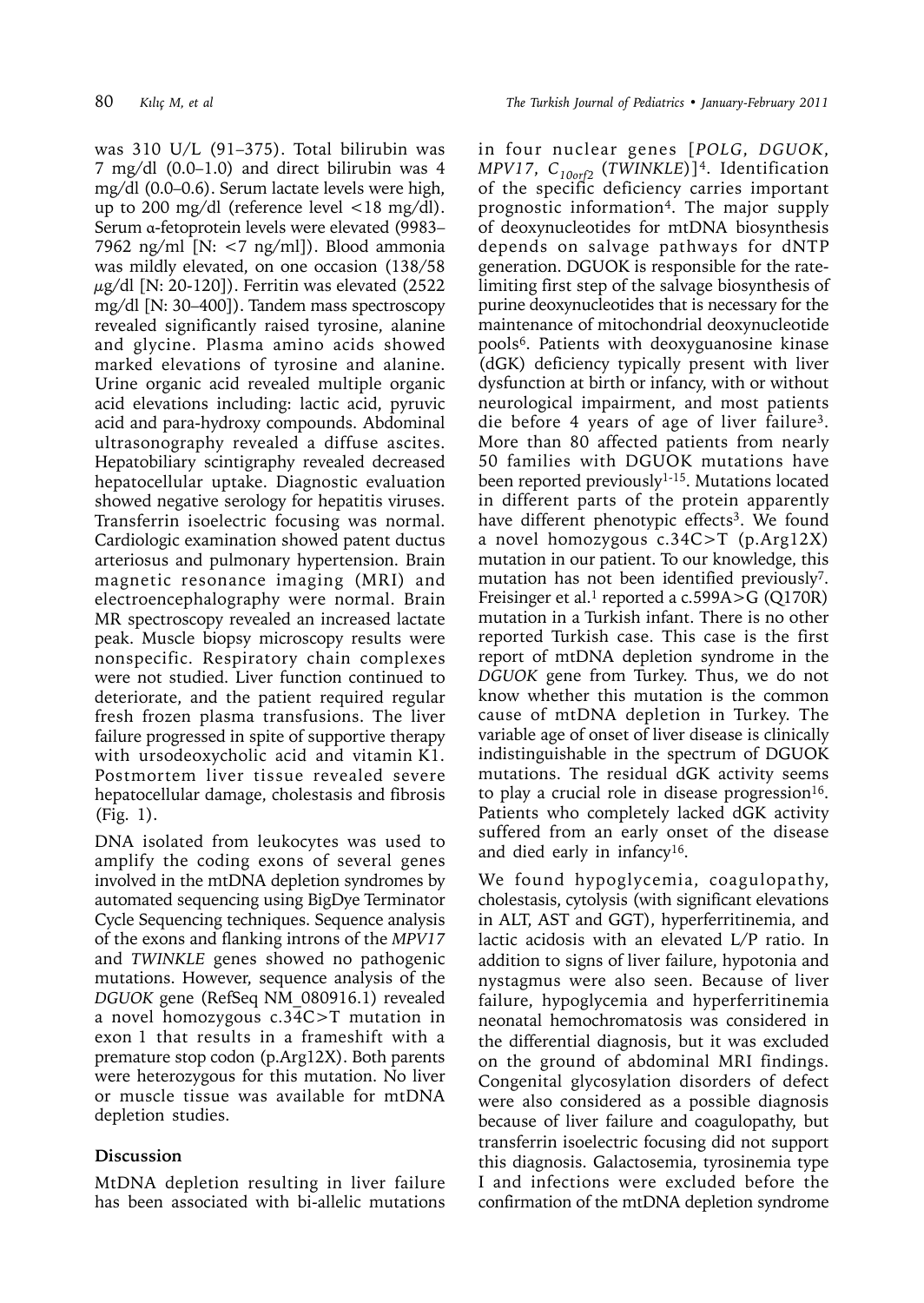

**Fig. 1.** Postmortem liver tissue revealed severe hepatocellular damage, cholestasis and fibrosis.

diagnosis. The presence of neurological signs in these patients is usually associated with early mortality. Elevated serum tyrosine, glycine and alanine levels were observed in our patient. Elevated tyrosine levels, a non-specific marker of hepatic dysfunction in children, can be observed in DGUOK patients, but are not constant in dGK deficiency<sup>3,4</sup>. However, it is also important to consider this diagnosis in newborns who test negative for tyrosinemia<sup>3,4</sup>. Brain MRI was normal and brain MR spectroscopy revealed increased lactate peaks. However, abnormal white matter and moderate hyperintensity in the bilateral pallidi were only seen in some patients and after 1 year of age<sup>15</sup>. Dimmock et al.<sup>13</sup> showed that the presence of neurological features is associated with poor long-term survival in patients with DGUOK deficiency, and liver transplantation appears futile if any of these features are present. Our patient had hypotonia, developmental delay and nystagmus; thus, liver transplantation was not considered as a treatment choice. Hepatic dysfunction progressed to end-stage liver failure and death at 42 days of life in spite of supportive treatment. Saada et al.<sup>17</sup> showed that supplementation of deoxyguanosine and deoxyadenosine normalized the mitochondrial dNTP pools and mtDNA content and partially restored the MRC function and can serve as an alternative treatment.

Histological examination of the liver showed nodular cirrhosis, focal bridging fibrosis, steatosis, canalicular and hepatocellular cholestasis, siderosis, tubular transformation

of hepatocytes, hemosiderin deposits, giant cell hepatitis with multinucleated giant cells, and even hepatocellular carcinoma in these patients. Electron microscopy demonstrated accumulation of mitochondria with reduction of cristae1-6,10-15. In our patient, postmortem liver tissue revealed severe hepatocellular damage, cholestasis and fibrosis (Fig. 1).

In conclusion, we report here a novel mutation of the *DGUOK* gene in the family of a Turkish patient with mtDNA depletion syndrome. This mutation was associated with poor prognosis, early clinical symptoms and death. mtDNA depletion syndrome should always be considered in a newborn and/or infant patient with treatment-resistant liver failure.

## **REFERENCES**

- 1. Freisinger P, Fütterer N, Lankes E, et al. Hepatocerebral mitochondrial DNA depletion syndrome caused by deoxyguanosine kinase (DGUOK) mutations. Arch Neurol 2006; 63: 1129–1134.
- 2. Rahman S, Poulton J. Diagnosis of mitochondrial DNA depletion syndromes. Arch Dis Child 2009; 94: 3-5.
- 3. Dimmock DP, Zhang Q, Dionisi-Vici C, et al. Clinical and molecular features of mitochondrial DNA depletion due to mutations in deoxyguanosine kinase. Hum Mutat 2008; 29: 330–331.
- 4. Lee NC, Dimmock D, Hwu WL, et al. Simultaneous detection of mitochondrial DNA depletion and singleexon deletion in the deoxyguanosine gene using array-based comparative genomic hybridisation. Arch Dis Child 2009; 94: 55-58.
- 5. Salviati L, Sacconi S, Mancuso M, et al. Mitochondrial DNA depletion and dGK gene mutations. Ann Neurol 2002; 52: 311–317.
- 6. Ji JQ, Dimmock D, Tang L, et al. A novel c.592-4\_c.592- 3delTT mutation in DGUOK causes exon skipping. Mitochondrion 2010; 10: 188-191.
- 7. Poulton J, Hirano M, Spinazzola A, et al. Collated mutations in mitochondrial DNA (mtDNA) depletion syndrome (excluding the mitochondrial gamma polymerase, POLG1). Biochim Biophys Acta 2009; 1792: 1109-1112.
- 8. Wang L, Limongelli A, Vila MR, et al. Molecular insight into mitochondrial DNA depletion syndrome in two patients with novel mutations in the deoxyguanosine kinase and thymidine kinase 2 genes. Mol Genet Metab 2005; 84: 75–82.
- 9. Mandel H, Szargel R, Labay V, et al. The deoxyguanosine kinase gene is mutated in individuals with depleted hepatocerebral mitochondrial DNA. Nat Genet 2001; 29: 337–341.
- 10. Mousson de Camaret B, Taanman JW, Padet S, et al. Kinetic properties of mutant deoxyguanosine kinase in a case of reversible hepatic mtDNA depletion. Biochem J 2007; 402: 377-385.